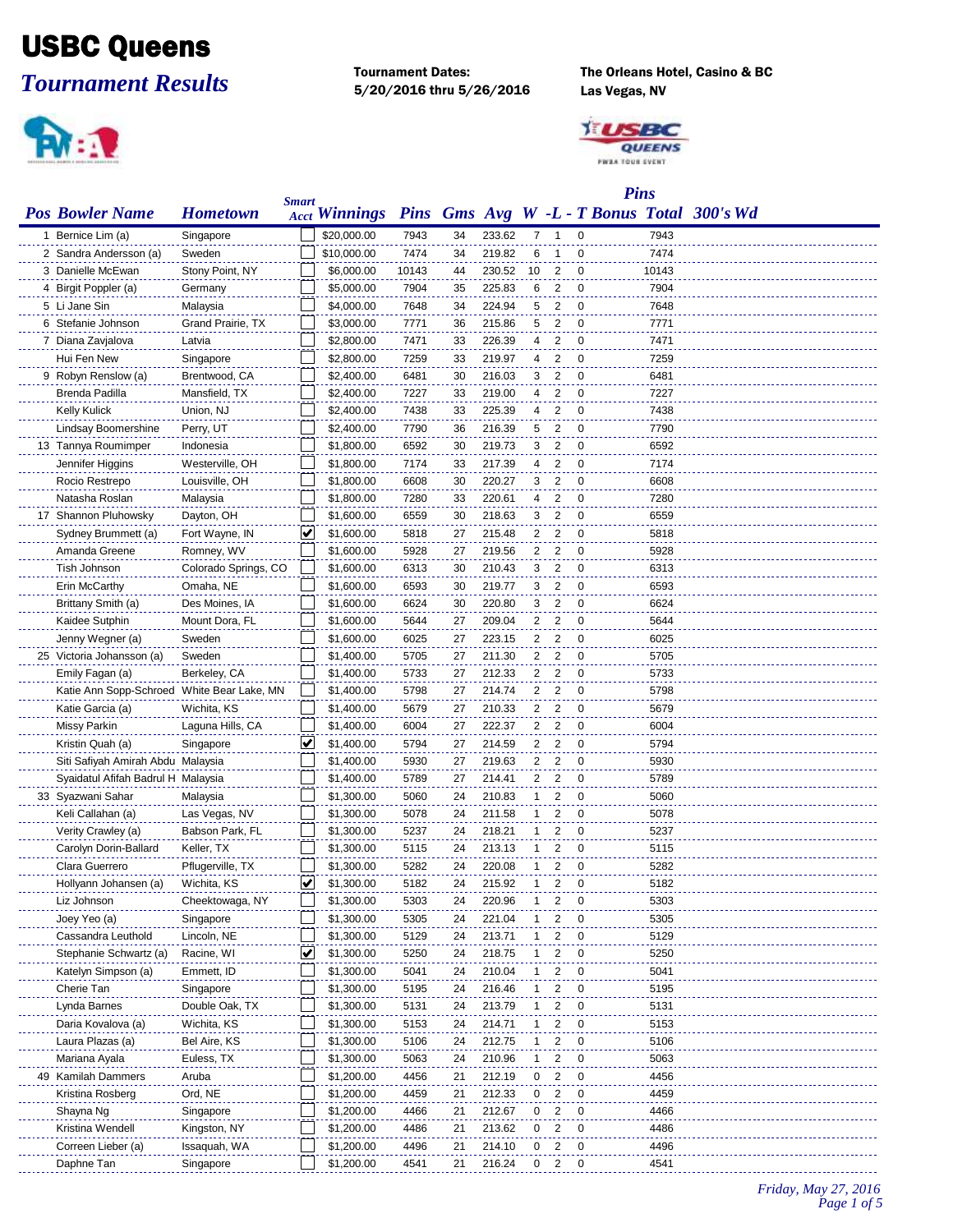|                                           |                               |              |                                                          |              |          |                  |   |                |                | <b>Pins</b>  |  |
|-------------------------------------------|-------------------------------|--------------|----------------------------------------------------------|--------------|----------|------------------|---|----------------|----------------|--------------|--|
| <b>Pos Bowler Name</b>                    | <b>Hometown</b>               | <b>Smart</b> | Acct Winnings Pins Gms Avg W -L - T Bonus Total 300's Wd |              |          |                  |   |                |                |              |  |
| 49 Leanne Hulsenberg                      | Pleasant View, UT             |              | \$1,200.00                                               | 4609         | 21       | 219.48           | 0 | 2              | $\mathbf 0$    | 4609         |  |
| Jazreel Tan                               | Singapore                     |              | \$1,200.00                                               | 4632         | 21       | 220.57           | 0 | $\overline{2}$ | $\mathbf 0$    | 4632         |  |
| Daria Pajak (a)                           | Poland                        |              | \$1,200.00                                               | 4725         | 21       | 225.00           | 0 | 2              | $\overline{0}$ | 4725         |  |
| Anne Marie Duggan                         | Edmond, OK                    |              | \$1,200.00                                               | 4428         | 21       | 210.86           | 0 | 2              | $\mathbf 0$    | 4428         |  |
| Brandi Branka                             | Fairview Hgts, IL             |              | \$1,200.00                                               | 4424         | 21       | 210.67           | 0 | 2              | 0              | 4424         |  |
| <b>Stephanie Martins</b>                  | Brazil                        |              | \$1,200.00                                               | 4389         | 21       | 209.00           | 0 | 2              | 0              | 4389         |  |
| Diandra Asbaty                            | Chicago, IL                   |              | \$1,200.00                                               | 4398         | 21       | 209.43           | 0 | 2              | 0              | 4398         |  |
| Josie Earnest                             | Nashville, TN                 |              | \$1,200.00                                               | 4371         | 21       | 208.14           | 0 | 2              | 0              | 4371         |  |
| Catherine Maher (a)                       | Ottumwa, IA                   |              | \$1,200.00                                               | 4360         | 21       | 207.62           | 0 | 2              | $\mathbf 0$    | 4360         |  |
| Dena Buxton (a)                           | Australlia                    |              | \$1,200.00                                               | 4318         | 21       | 205.62           | 0 | 2              | $\mathbf 0$    | 4318         |  |
| 65 Kayla Johnson                          | Washington, IL                |              | \$935.00                                                 | 3183         | 15       | 212.20           |   |                |                | 3183         |  |
| Rina Asada (a)                            | Japan                         |              | \$935.00                                                 | 3183         | 15       | 212.20           |   |                |                | 3183         |  |
| 67 Alexis Ijams                           | Wichita, KS                   |              | \$910.00                                                 | 3180         | 15       | 212.00           |   |                |                | 3180         |  |
| 68 Juliana Franco (a)                     | Colombia                      |              | \$900.00                                                 | 3178         | 15       | 211.87           |   |                |                | 3178         |  |
| 69 Shannon O'Keefe                        | O'Fallon, IL                  |              | \$890.00                                                 | 3175         | 15       | 211.67           |   |                |                | 3175         |  |
| 70 Ashly Galante                          | Palm Harbor, FL               |              | \$880.00                                                 | 3173         | 15       | 211.53           |   |                |                | 3173         |  |
| 71 Brandi Calderon                        | Tempe, AZ                     |              | \$870.00                                                 | 3167         | 15       | 211.13<br>211.07 |   |                |                | 3167         |  |
| 72 Ingellimar Beasley<br>73 Jodi Woessner | Clarksville, TN<br>Oregon, OH |              | \$860.00<br>\$845.00                                     | 3166<br>3165 | 15<br>15 | 211.00           |   |                |                | 3166<br>3165 |  |
| Anita Arnett (a)                          | Richmond, TX                  |              | \$845.00                                                 | 3165         | 15       | 211.00           |   |                |                | 3165         |  |
| 75 Kayla Stram                            | Minnetonka, MN                |              | \$830.00                                                 | 3160         | 15       | 210.67           |   |                |                | 3160         |  |
| 76 Jacqueline Carbonetto                  | Blauvelt, NY                  |              | \$820.00                                                 | 3157         | 15       | 210.47           |   |                |                | 3157         |  |
| 77 Liz Kuhlkin                            | Schenectady, NY               |              | \$810.00                                                 | 3152         | 15       | 210.13           |   |                |                | 3152         |  |
| 78 Kerry Smith                            | New Holland, PA               |              | \$800.00                                                 | 3151         | 15       | 210.07           |   |                |                | 3151         |  |
| 79 Tnia Falbo                             | Greensburg, PA                |              | \$785.00                                                 | 3148         | 15       | 209.87           |   |                |                | 3148         |  |
| <b>Holly Harris</b>                       | Wichita, KS                   |              | \$785.00                                                 | 3148         | 15       | 209.87           |   |                |                | 3148         |  |
| 81 Bryanna Cote                           | Red Rock, AZ                  |              | \$770.00                                                 | 3144         | 15       | 209.60           |   |                |                | 3144         |  |
| 82 Ashley Rucker                          | Bartlesville, OK              |              | \$760.00                                                 | 3143         | 15       | 209.53           |   |                |                | 3143         |  |
| 83 Anggie Ramirez-Perea                   | Austin, TX                    |              | \$750.00                                                 | 3138         | 15       | 209.20           |   |                |                | 3138         |  |
| 84 Sandra Gongora                         | Mexico                        |              | \$740.00                                                 | 3125         | 15       | 208.33           |   |                |                | 3125         |  |
| 85 Summer Jasmin                          | Beckley, WV                   |              | \$730.00                                                 | 3120         | 15       | 208.00           |   |                |                | 3120         |  |
| 86 Maria Jose Rodriguez                   | Austin, TX                    |              | \$715.00                                                 | 3118         | 15       | 207.87           |   |                |                | 3118         |  |
| Mary Wells (a)                            | Columbus, OH                  |              | \$715.00                                                 | 3118         | 15       | 207.87           |   |                |                | 3118         |  |
| 88 Shannon Sellens (a)                    | Copiague, NY                  |              | \$700.00                                                 | 3116         | 15       | 207.73           |   |                |                | 3116         |  |
| Kimberly Power (a)                        | San Leandro, CA               |              | \$700.00                                                 | 3116         | 15       | 207.73           |   |                |                | 3116         |  |
| 90 Narelle Baker (a)                      | Australia                     |              | \$0.00                                                   | 3115         | 15       | 207.67           |   |                |                | 3115         |  |
| 91 Esther Cheah                           | Malaysia                      |              | \$0.00                                                   | 3109         | 15       | 207.27           |   |                |                | 3109         |  |
| 92 Jessica Mellott (a)                    | Lauderhill, FL                | ⊻            | \$0.00                                                   | 3108         | 15       | 207.20           |   |                |                | 3108         |  |
| 93 Jasmine Snell (a)                      | Papillion, NE                 |              | \$0.00                                                   | 3104         | 15       | 206.93           |   |                |                | 3104         |  |
| <b>Ashley Purkey</b>                      | Godfrey, IL                   |              | \$0.00                                                   | 3104         | 15       | 206.93           |   |                |                | 3104         |  |
| 95 Giselle Poss (a)                       | Montgomery, IL                |              | \$0.00                                                   | 3097         | 15       | 206.47           |   |                |                | 3097         |  |
| 96 Karen Boyd (a)<br>97 Suet Len Koh      | Fort Lauderdale, FL           |              | \$0.00                                                   | 3093         | 15       | 206.20<br>205.87 |   |                |                | 3093         |  |
| 98 Jennifer Sparks (a)                    | Malaysia<br>York, PA          |              | \$0.00<br>\$0.00                                         | 3088<br>3085 | 15<br>15 | 205.67           |   |                |                | 3088<br>3085 |  |
| Emily Eckhoff (a)                         | Denver, CO                    |              | \$0.00                                                   | 3085         | 15       | 205.67           |   |                |                | 3085         |  |
| 100 Trista Kimmes (a)                     | Eagan, MN                     |              | \$0.00                                                   | 3081         | 15       | 205.40           |   |                |                | 3081         |  |
| 101 Jessica Lesagonicz                    | Atlanta, GA                   |              | \$0.00                                                   | 3077         | 15       | 205.13           |   |                |                | 3077         |  |
| 102 Rebecca Whiting (a)                   | Australia                     |              | \$0.00                                                   | 3076         | 15       | 205.07           |   |                |                | 3076         |  |
| 103 Michelle Maly (a)                     | Denver, CO                    |              | \$0.00                                                   | 3074         | 15       | 204.93           |   |                |                | 3074         |  |
| 104 Ida Andersson (a)                     | Sweden                        |              | \$0.00                                                   | 3070         | 15       | 204.67           |   |                |                | 3070         |  |
| 105 Elysia Current                        | Ephrata, PA                   |              | \$0.00                                                   | 3068         | 15       | 204.53           |   |                |                | 3068         |  |
| 106 Adrianne Barela (a)                   | Henderson, NV                 |              | \$0.00                                                   | 3067         | 15       | 204.47           |   |                |                | 3067         |  |
| Miku Urano (a)                            | Japan                         |              | \$0.00                                                   | 3067         | 15       | 204.47           |   |                |                | 3067         |  |
| 108 Brooke Bower                          | Camp Hill, PA                 |              | \$0.00                                                   | 3062         | 15       | 204.13           |   |                |                | 3062         |  |
| 109 Yuki Akiyosh (a)                      | Japan                         |              | \$0.00                                                   | 3061         | 15       | 204.07           |   |                |                | 3061         |  |
| 110 Diana Walter (a)                      | Bellport, NY                  |              | \$0.00                                                   | 3058         | 15       | 203.87           |   |                |                | 3058         |  |
| 111 Sierra Kanemoto (a)                   | Riverside, OH                 | ✔            | \$0.00                                                   | 3057         | 15       | 203.80           |   |                |                | 3057         |  |
| 112 April George (a)                      | N. Las Vegas, NV              |              | \$0.00                                                   | 3049         | 15       | 203.27           |   |                |                | 3049         |  |
| 113 Jennifer Mauri (a)                    | Henderson, NV                 |              | \$0.00                                                   | 3045         | 15       | 203.00           |   |                |                | 3045         |  |
| 114 Julie Oczepek                         | Saginaw, MI                   |              | \$0.00                                                   | 3038         | 15       | 202.53           |   |                |                | 3038         |  |
| 115 Kayla Bandy                           | Salisbury, MD                 |              | \$0.00                                                   | 3035         | 15       | 202.33           |   |                |                | 3035         |  |
| 116 Ashlyn Herzberg (a)                   | Wichita, KS                   |              | \$0.00                                                   | 3033         | 15       | 202.20           |   |                |                | 3033         |  |
| Sarah Germano (a)                         | Rochester, NY                 |              | \$0.00                                                   | 3033         | 15       | 202.20           |   |                |                | 3033         |  |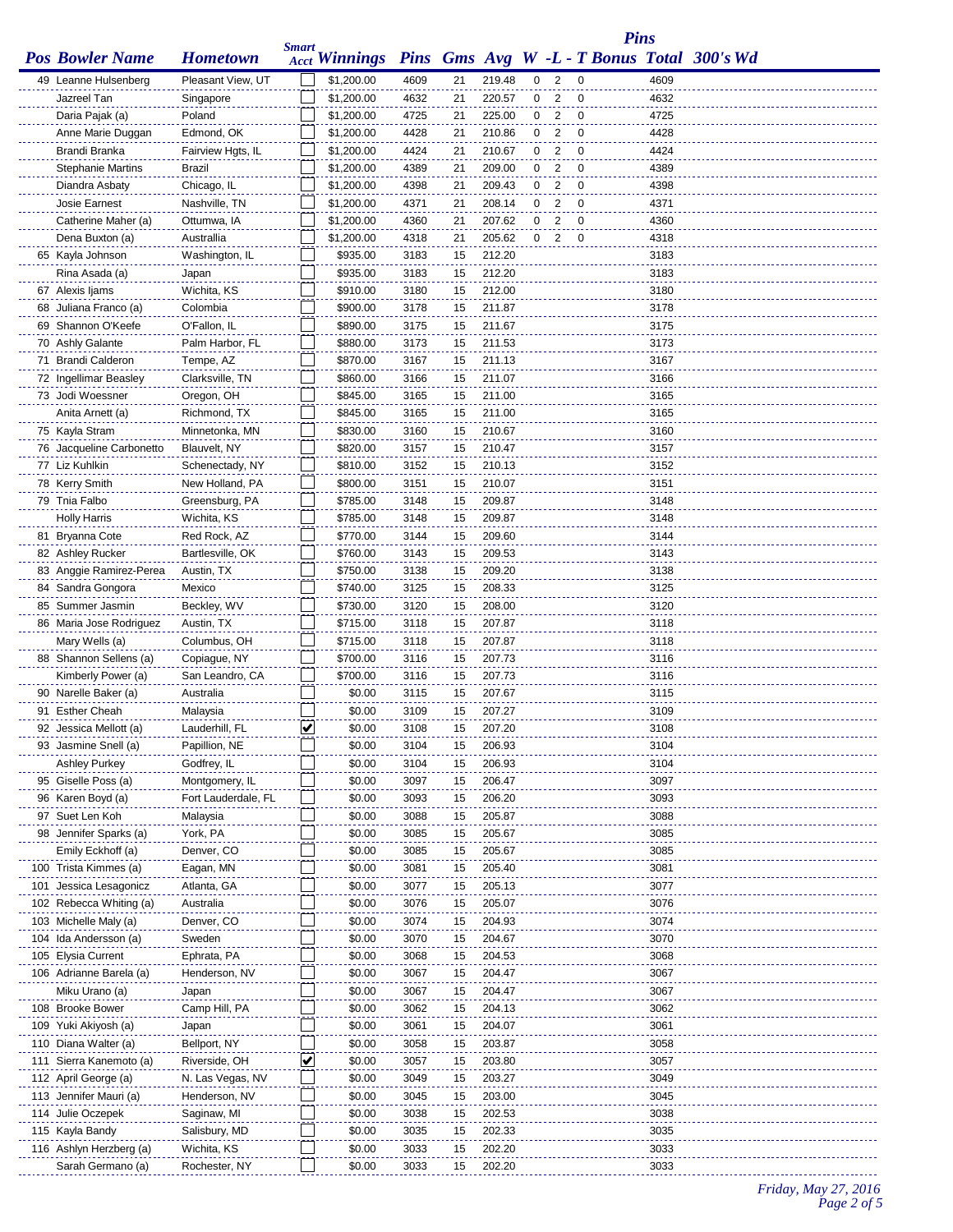|                                            |                                | <b>Smart</b> |                                                          |              |          |                  |  |  | <b>Pins</b>  |  |
|--------------------------------------------|--------------------------------|--------------|----------------------------------------------------------|--------------|----------|------------------|--|--|--------------|--|
| <b>Pos Bowler Name</b>                     | <b>Hometown</b>                |              | Acct Winnings Pins Gms Avg W -L - T Bonus Total 300's Wd |              |          |                  |  |  |              |  |
| 116 Ayami Kondo                            | Japan                          |              | \$0.00                                                   | 3033         | 15       | 202.20           |  |  | 3033         |  |
| 119 Wendy Macpherson                       | Henderson, NV                  |              | \$0.00                                                   | 3032         | 15       | 202.13           |  |  | 3032         |  |
| 120 Lauren Pate (a)                        | Inver Grove Heights, MN        |              | \$0.00                                                   | 3031         | 15       | 202.07           |  |  | 3031         |  |
| Amber Vega (a)                             | Orangevale, CA                 |              | \$0.00                                                   | 3031         | 15       | 202.07           |  |  | 3031         |  |
| Michelle Abner (a)                         | Cincinnati, OH                 |              | \$0.00                                                   | 3031         | 15       | 202.07           |  |  | 3031         |  |
| 123 Leslie Bohn (a)                        | Jackson, NJ                    |              | \$0.00                                                   | 3030         | 15       | 202.00           |  |  | 3030         |  |
| 124 Blair Blumenscheid (a)                 | Columbus, OH                   |              | \$0.00                                                   | 3028         | 15       | 201.87           |  |  | 3028         |  |
| 125 Shawna Strause (a)                     | Tucson, AZ                     |              | \$0.00                                                   | 3026         | 15       | 201.73           |  |  | 3026         |  |
| 126 Nina Flack (a)                         | Sweden                         |              | \$0.00                                                   | 3024         | 15       | 201.60           |  |  | 3024         |  |
| 127 Catherine Rawsthorne                   | Lewiston, ID                   |              | \$0.00                                                   | 3021         | 15       | 201.40           |  |  | 3021         |  |
| 128 Karen Marcano                          | Venezuela                      |              | \$0.00                                                   | 3020         | 15       | 201.33           |  |  | 3020         |  |
| 129 Jennifer Russo (a)                     | Monmouth Jct., NJ              |              | \$0.00                                                   | 3019         | 15       | 201.27           |  |  | 3019         |  |
| 130 Genie Franklin (a)                     | Frisco, TX                     |              | \$0.00                                                   | 3018         | 15       | 201.20           |  |  | 3018         |  |
| 131 Nicole Bower (a)                       | Camp Hill, PA                  |              | \$0.00                                                   | 3015         | 15       | 201.00           |  |  | 3015         |  |
| 132 Andrea Snyder (a)                      | Henderson, NV                  |              | \$0.00                                                   | 3013         | 15       | 200.87           |  |  | 3013         |  |
| Jessica Abel (a)                           | Rose Hill, KS                  |              | \$0.00                                                   | 3013         | 15       | 200.87           |  |  | 3013         |  |
| 134 Trisha Reid (a)                        | Columbus, OH<br>Greenfield, WI |              | \$0.00<br>\$0.00                                         | 3006         | 15       | 200.40<br>200.40 |  |  | 3006<br>3006 |  |
| Lori Grisanti (a)<br>Stephanie Casey       | Yonkers, NY                    |              | \$0.00                                                   | 3006<br>3006 | 15<br>15 | 200.40           |  |  | 3006         |  |
| Jasmine Coleman (a)                        | Manteca, CA                    |              | \$0.00                                                   | 3006         | 15       | 200.40           |  |  | 3006         |  |
| 138 Mariana Alvarado (a)                   | Sacramento, CA                 |              | \$0.00                                                   | 3005         | 15       | 200.33           |  |  | 3005         |  |
| 139 Lilia Robles                           | Mexico                         |              | \$0.00                                                   | 3004         | 15       | 200.27           |  |  | 3004         |  |
| 140 Danielle Schilling (a)                 | Winnetka, CA                   |              | \$0.00                                                   | 3002         | 15       | 200.13           |  |  | 3002         |  |
| 141 Emily Peterson (a)                     | West Fargo, ND                 |              | \$0.00                                                   | 2998         | 15       | 199.87           |  |  | 2998         |  |
| 142 Samantha Kelly                         | Waukesha, WI                   |              | \$0.00                                                   | 2996         | 15       | 199.73           |  |  | 2996         |  |
| 143 Nora Lyana Norkamal                    | Malaysia                       |              | \$0.00                                                   | 2991         | 15       | 199.40           |  |  | 2991         |  |
| 144 Kristie Leong (a)                      | Daly City, CA                  |              | \$0.00                                                   | 2988         | 15       | 199.20           |  |  | 2988         |  |
| 145 Tina Becke (a)                         | Carol Stream, IL               |              | \$0.00                                                   | 2986         | 15       | 199.07           |  |  | 2986         |  |
| 146 Ashley Crowder (a)                     | Tamarac, FL                    |              | \$0.00                                                   | 2984         | 15       | 198.93           |  |  | 2984         |  |
| Marcia Kloempken (a)                       | Pleasant View, UT              |              | \$0.00                                                   | 2984         | 15       | 198.93           |  |  | 2984         |  |
| 148 Estefania Cobo (a)                     | Trujillo Alto, PR              | ✔            | \$0.00                                                   | 2982         | 15       | 198.80           |  |  | 2982         |  |
| 149 Gabriella Mayfield                     | Lake Isabella, CA              |              | \$0.00                                                   | 2977         | 15       | 198.47           |  |  | 2977         |  |
| 150 Johanna Puentes (a)                    | Colombia                       |              | \$0.00                                                   | 2974         | 15       | 198.27           |  |  | 2974         |  |
| 151 Jordan Newham (a)                      | Aurora, IL                     |              | \$0.00                                                   | 2970         | 15       | 198.00           |  |  | 2970         |  |
| 152 Heather Melvin                         | Sioux Falls, SD                |              | \$0.00                                                   | 2965         | 15       | 197.67           |  |  | 2965         |  |
| 153 Joely O'Grady (a)                      | Matawan, NJ                    |              | \$0.00                                                   | 2964         | 15       | 197.60           |  |  | 2964         |  |
| 154 Tania Yusaf (a)                        | Babson Park, FL                |              | \$0.00                                                   | 2963         | 15       | 197.53           |  |  | 2963         |  |
| 155 Christina Kinney (a)                   | Las Vegas, NV                  |              | \$0.00                                                   | 2962         | 15       | 197.47           |  |  | 2962         |  |
| Sarah Muench (a)                           | Altoona, IA                    |              | \$0.00                                                   | 2962         | 15       | 197.47           |  |  | 2962         |  |
| 157 Elizabeth Sienicki (a)                 | San Jose, CA                   |              | \$0.00                                                   | 2959         | 15       | 197.27           |  |  | 2959         |  |
| 158 Melanie Crawford (a)                   | Allen, TX                      |              | \$0.00                                                   | 2958         | 15       | 197.20           |  |  | 2958         |  |
| 159 Stacy Starry (a)                       | McKinney, TX                   |              | \$0.00                                                   | 2957         | 15       | 197.13           |  |  | 2957         |  |
| 160 Jamie Martin                           | Omaha, NE                      |              | \$0.00                                                   | 2948         | 15       | 196.53           |  |  | 2948         |  |
| 161 Kiyoko McDonald (a)                    | McKinney, TX                   |              | \$0.00                                                   | 2944         | 15       | 196.27           |  |  | 2944         |  |
| Isabelle Hultin (a)                        | Sweden                         |              | \$0.00                                                   | 2944         | 15       | 196.27           |  |  | 2944         |  |
| 163 Chelsea LeMond (a)                     | Jasper, IN                     |              | \$0.00                                                   | 2942         | 15       | 196.13           |  |  | 2942         |  |
| 164 Ayano Smart (a)                        | San Antonio, TX                |              | \$0.00                                                   | 2939         | 15       | 195.93           |  |  | 2939         |  |
| Rebecca Czlapinski (a)                     | Marengo, IL                    |              | \$0.00                                                   | 2939         | 15       | 195.93           |  |  | 2939         |  |
| 166 Justyne Falbo (a)                      | Greensburg, PA                 |              | \$0.00                                                   | 2935         | 15       | 195.67           |  |  | 2935         |  |
| 167 Heather D'Errico                       | Rochester, NY                  |              | \$0.00                                                   | 2933         | 15       | 195.53           |  |  | 2933         |  |
| 168 Jessica Aiezza (a)                     | Mechanicville, NY              |              | \$0.00                                                   | 2932         | 15       | 195.47           |  |  | 2932         |  |
| <b>Brittany Himmelreich</b>                | Cressona, PA                   |              | \$0.00                                                   | 2932         | 15       | 195.47           |  |  | 2932         |  |
| 170 Char Hammel                            | Las Vegas, NV                  |              | \$0.00                                                   | 2926         | 15       | 195.07           |  |  | 2926         |  |
| 171 Megan Buja (a)                         | Rockford, IL                   |              | \$0.00                                                   | 2925         | 15       | 195.00           |  |  | 2925         |  |
| 172 Erin Michelfelder (a)                  | Belleville, IL                 |              | \$0.00                                                   | 2924         | 15       | 194.93           |  |  | 2924         |  |
| Tina Williams (a)                          | Phoenix, AZ                    |              | \$0.00                                                   | 2924         | 15       | 194.93           |  |  | 2924         |  |
| 174 Tara Quinlan (a)                       | Streamwood, IL                 |              | \$0.00                                                   | 2916         | 15       | 194.40           |  |  | 2916<br>2915 |  |
| 175 Crystal Shaw-Wesby (a)                 | Landover, MD<br>Sussex, WI     |              | \$0.00<br>\$0.00                                         | 2915<br>2914 | 15<br>15 | 194.33<br>194.27 |  |  | 2914         |  |
| 176 Cassandra Molbeck                      |                                |              |                                                          |              |          |                  |  |  |              |  |
| Charly Boelter (a)<br>178 Karen Barcal (a) | Oshkosh, WI<br>Albuquerque, NM |              | \$0.00<br>\$0.00                                         | 2914<br>2913 | 15<br>15 | 194.27<br>194.20 |  |  | 2914<br>2913 |  |
| Bianca Tofilau (a)                         | New Zealand                    |              | \$0.00                                                   | 2913         | 15       | 194.20           |  |  | 2913         |  |
| 180 Valentina Collazos-Quint Austin, TX    |                                |              | \$0.00                                                   | 2910         | 15       | 194.00           |  |  | 2910         |  |
|                                            |                                |              |                                                          |              |          |                  |  |  |              |  |

## *Friday, May 27, 2016 Page 3 of 5*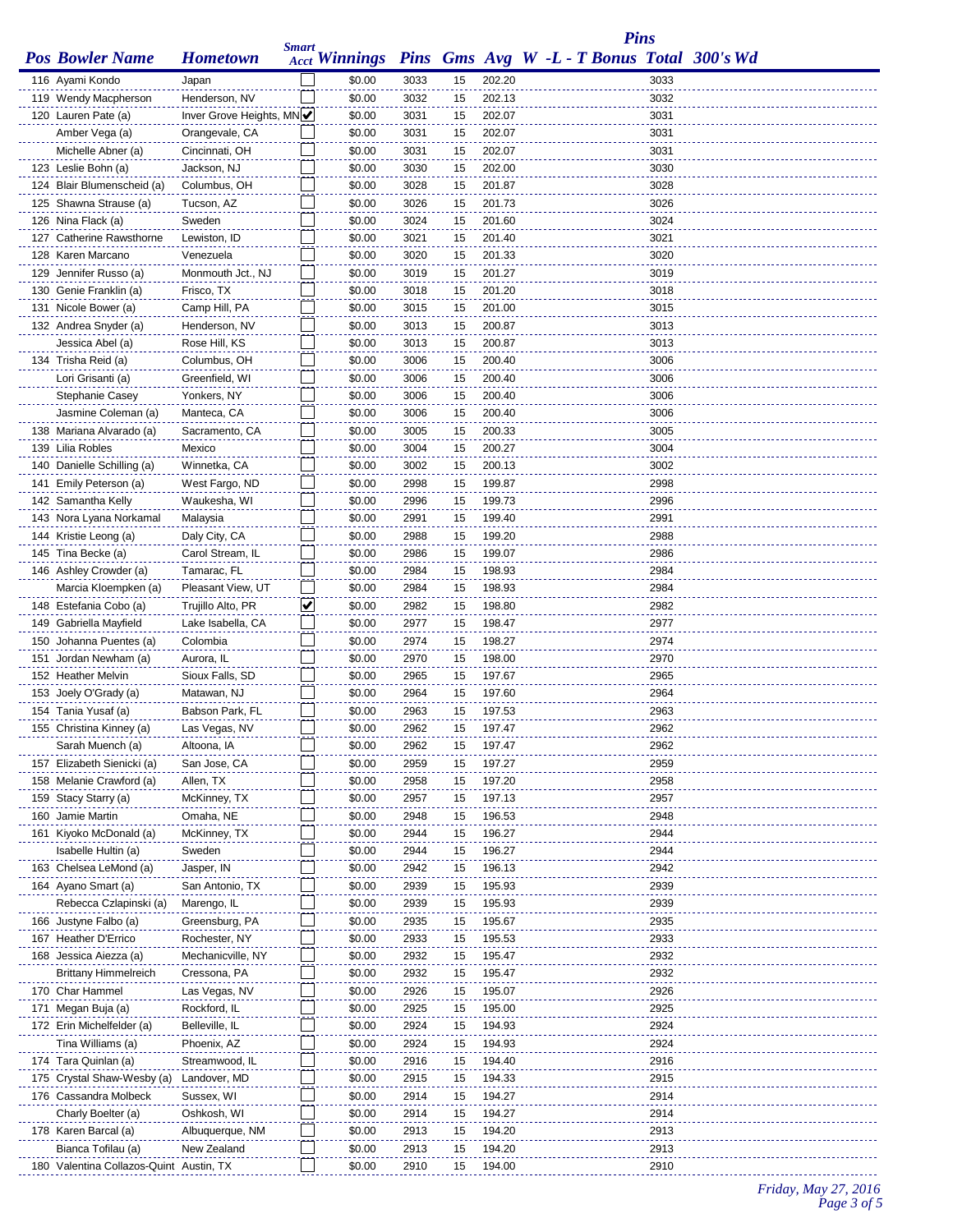|                                                      |                             |              |                  |              |          |                  |                                                          | <b>Pins</b>  |  |
|------------------------------------------------------|-----------------------------|--------------|------------------|--------------|----------|------------------|----------------------------------------------------------|--------------|--|
| <b>Pos Bowler Name</b>                               | <b>Hometown</b>             | <b>Smart</b> |                  |              |          |                  | Acct Winnings Pins Gms Avg W -L - T Bonus Total 300's Wd |              |  |
|                                                      |                             |              | \$0.00           |              |          |                  |                                                          |              |  |
| 180 Nachimi Itakura                                  | Japan<br>San Diego, CA      |              |                  | 2910         | 15       | 194.00<br>193.67 |                                                          | 2910<br>2905 |  |
| 182 Brittany Kolatzny (a)<br>183 Taylor Bulthuis (a) | Coral Springs, FL           |              | \$0.00<br>\$0.00 | 2905<br>2897 | 15<br>15 | 193.13           |                                                          | 2897         |  |
| 184 Rebecca Sharp-Keegan                             | Carleton, MI                |              | \$0.00           | 2894         | 15       | 192.93           |                                                          | 2894         |  |
| 185 Stephanie Adams (a)                              | Canada                      |              | \$0.00           | 2889         | 15       | 192.60           |                                                          | 2889         |  |
| 186 Amy Gamage                                       | Las Vegas, NV               |              | \$0.00           | 2887         | 15       | 192.47           |                                                          | 2887         |  |
| 187 Michelle Sterner                                 | Niagara Falls, NY           |              | \$0.00           | 2886         | 15       | 192.40           |                                                          | 2886         |  |
| 188 Nikki Stiteler (a)                               | Medina, OH                  |              | \$0.00           | 2883         | 15       | 192.20           |                                                          | 2883         |  |
| Angela Boswell (a)                                   | New Zealand                 |              | \$0.00           | 2883         | 15       | 192.20           |                                                          | 2883         |  |
| 190 Susan Carter (a)                                 | Austintown, OH              |              | \$0.00           | 2879         | 15       | 191.93           |                                                          | 2879         |  |
| 191 Sarah Lokker                                     | New Baltimore, MI           |              | \$0.00           | 2877         | 15       | 191.80           |                                                          | 2877         |  |
| 192 Carol Gianotti                                   | Australia                   |              | \$0.00           | 2876         | 15       | 191.73           |                                                          | 2876         |  |
| 193 Brandy Sanderson                                 | Bossier City, LA            |              | \$0.00           | 2868         | 15       | 191.20           |                                                          | 2868         |  |
| 194 Samantha Beers (a)                               | Las Vegas, NV               |              | \$0.00           | 2867         | 15       | 191.13           |                                                          | 2867         |  |
| 195 Samantha Schaden                                 | Baltimore, MD               |              | \$0.00           | 2866         | 15       | 191.07           |                                                          | 2866         |  |
| 196 Mariann Klosin (a)                               | Windham, NH                 |              | \$0.00           | 2865         | 15       | 191.00           |                                                          | 2865         |  |
| 197 Alexa Wasmund (a)                                | Red Wing, MN                |              | \$0.00           | 2864         | 15       | 190.93           |                                                          | 2864         |  |
| 198 Debbie Ayers                                     | La Mesa, CA                 |              | \$0.00           | 2857         | 15       | 190.47           |                                                          | 2857         |  |
| 199 Lori Eskew (a)                                   | Hillsboro, OR               |              | \$0.00           | 2856         | 15       | 190.40           |                                                          | 2856         |  |
| 200 Robin Romeo                                      | Newhall, CA                 |              | \$0.00           | 2854         | 15       | 190.27           |                                                          | 2854         |  |
| 201 Casey Goettel (a)                                | Saint Charles, MO           |              | \$0.00           | 2853         | 15       | 190.20           |                                                          | 2853         |  |
| 202 Kayla Ovesny (a)                                 | Norman, OK                  | V            | \$0.00           | 2851         | 15       | 190.07           |                                                          | 2851         |  |
| 203 Mochizuki Rie                                    | Japan                       |              | \$0.00           | 2846         | 15       | 189.73           |                                                          | 2846         |  |
| Morgan Wilhelm(a)                                    | Fond du Lac, WI             |              | \$0.00           | 2846         | 15       | 189.73           |                                                          | 2846         |  |
| 205 Natalie Goodman                                  | O'Fallon, IL                |              | \$0.00           | 2845         | 15       | 189.67           |                                                          | 2845         |  |
| Lisa Farwell                                         | Elizabethtown, PA           |              | \$0.00           | 2845         | 15       | 189.67           |                                                          | 2845         |  |
| 207 Celina Broderick                                 | Wallingford, CT             |              | \$0.00           | 2843         | 15       | 189.53           |                                                          | 2843         |  |
| 208 Jennifer Dovers (a)<br>Laura Rotter (a)          | Sierra Vista, AZ            |              | \$0.00<br>\$0.00 | 2837<br>2837 | 15<br>15 | 189.13<br>189.13 |                                                          | 2837<br>2837 |  |
| 210 Madeleine McDuff (a)                             | Schenectady, NY<br>Katy, TX |              | \$0.00           | 2833         | 15       | 188.87           |                                                          | 2833         |  |
| 211 Anneli Blomqvist (a)                             | Sweden                      |              | \$0.00           | 2817         | 15       | 187.80           |                                                          | 2817         |  |
| Elise Bolton                                         | Merritt Island, FL          |              | \$0.00           | 2817         | 15       | 187.80           |                                                          | 2817         |  |
| 213 Jennifer DeWitt (a)                              | Bremerton, WA               |              | \$0.00           | 2812         | 15       | 187.47           |                                                          | 2812         |  |
| 214 Isabella Correa (a)                              | Austin, TX                  |              | \$0.00           | 2810         | 15       | 187.33           |                                                          | 2810         |  |
| 215 Kalynn Carl                                      | Albany, NY                  |              | \$0.00           | 2806         | 15       | 187.07           |                                                          | 2806         |  |
| 216 Tracie Ball                                      | Las Vegas, NV               |              | \$0.00           | 2795         | 15       | 186.33           |                                                          | 2795         |  |
| 217 Patti TeNyenhuis (a)                             | Saugerties, NY              |              | \$0.00           | 2792         | 15       | 186.13           |                                                          | 2792         |  |
| 218 Chevi Panzanella (a)                             | Patterson, NY               |              | \$0.00           | 2781         | 15       | 185.40           |                                                          | 2781         |  |
| 219 Dawn Christ (a)                                  | Carson City, NV             |              | \$0.00           | 2775         | 15       | 185.00           |                                                          | 2775         |  |
| 220 Sabrina Duncan-Rose (a New Orleans, LA           |                             |              | \$0.00           | 2762         | 15       | 184.13           |                                                          | 2762         |  |
| 221 Kerrie Watson                                    | Canada                      |              | \$0.00           | 2761         | 15       | 184.07           |                                                          | 2761         |  |
| 222 Jenny Notman (a)                                 | Australia                   |              | \$0.00           | 2759         | 15       | 183.93           |                                                          | 2759         |  |
| 223 Suzette Draper (a)                               | Dumont, NJ                  |              | \$0.00           | 2756         | 15       | 183.73           |                                                          | 2756         |  |
| 224 Sandi Charles (a)                                | Nolanville, TX              |              | \$0.00           | 2755         | 15       | 183.67           |                                                          | 2755         |  |
| 225 Sara DiScioscia (a)                              | Hampton, VA                 |              | \$0.00           | 2751         | 15       | 183.40           |                                                          | 2751         |  |
| 226 Olivia Derico (a)                                | N. Las Vegas, NV            |              | \$0.00           | 2748         | 15       | 183.20           |                                                          | 2748         |  |
| 227 Tonda Lee                                        | Fredericksburg, VA          |              | \$0.00           | 2745         | 15       | 183.00           |                                                          | 2745         |  |
| 228 Macy Mason (a)                                   | Rainsville, AL              |              | \$0.00           | 2742         | 15       | 182.80           |                                                          | 2742         |  |
| 229 Rochelle Hansen (a)                              | La Vista, NE                |              | \$0.00           | 2728         | 15       | 181.87           |                                                          | 2728         |  |
| Robin Provenzano (a)                                 | Bristol, CT                 |              | \$0.00           | 2728         | 15       | 181.87           |                                                          | 2728         |  |
| 231 Denise Safford (a)                               | Williamstown, VT            |              | \$0.00           | 2725         | 15       | 181.67           |                                                          | 2725         |  |
| 232 Ginell Walton                                    | Placentia, CA               |              | \$0.00           | 2711         | 15       | 180.73           |                                                          | 2711         |  |
| 233 Cheryl Robinson (a)                              | Hemet, CA                   |              | \$0.00           | 2702         | 15       | 180.13           |                                                          | 2702         |  |
| 234 Megan Kelly                                      | Dayton, OH<br>Bel Aire, KS  |              | \$0.00<br>\$0.00 | 2696<br>2686 | 15       | 179.73<br>179.07 |                                                          | 2696<br>2686 |  |
| 235 Tiffany Morris<br>236 Emily Heintz (a)           | St. Charles, MO             |              | \$0.00           | 2670         | 15<br>15 | 178.00           |                                                          | 2670         |  |
| 237 Cindy Mattingly (a)                              | Pyuallup, WA                |              | \$0.00           | 2669         | 15       | 177.93           |                                                          | 2669         |  |
| 238 Suzanne Wenzel (a)                               | Australia                   |              | \$0.00           | 2666         | 15       | 177.73           |                                                          | 2666         |  |
| 239 Mandi Fournier (a)                               | Braintree, VT               |              | \$0.00           | 2657         | 15       | 177.13           |                                                          | 2657         |  |
| 240 Jessica Peters                                   | Toms River, NJ              |              | \$0.00           | 2636         | 15       | 175.73           |                                                          | 2636         |  |
| 241 Michelle Taylor (a)                              | Brooklyn Park, MN           |              | \$0.00           | 2631         | 15       | 175.40           |                                                          | 2631         |  |
| 242 Tammy Hatfield                                   | Fredericksburg, VA          |              | \$0.00           | 2615         | 15       | 174.33           |                                                          | 2615         |  |
| 243 Michelle Dragon (a)                              | Gilbert, AZ                 |              | \$0.00           | 2602         | 15       | 173.47           |                                                          | 2602         |  |
|                                                      |                             |              |                  |              |          |                  |                                                          |              |  |

## *Friday, May 27, 2016 Page 4 of 5*